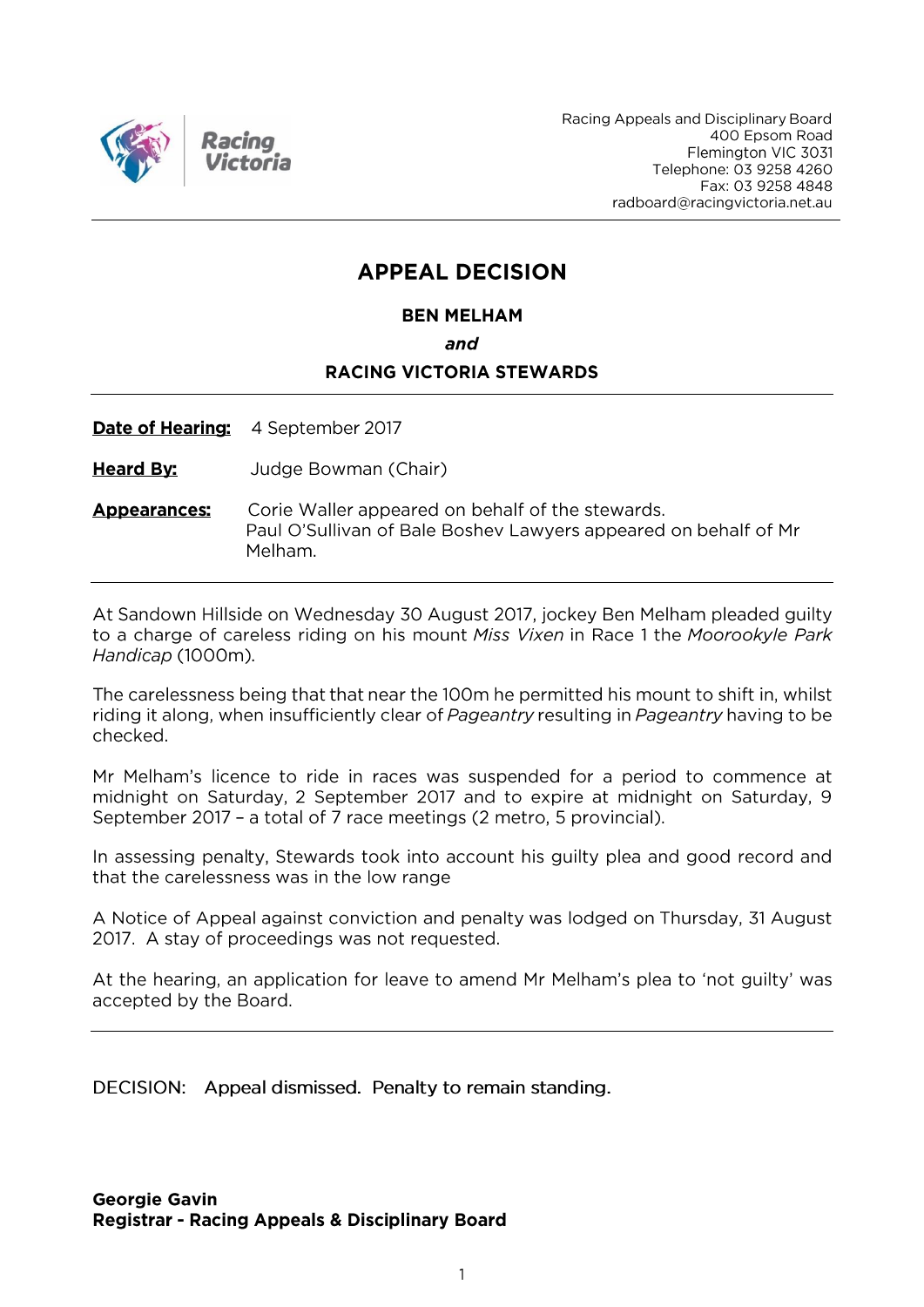# **TRANSCRIPT OF PROCEEDINGS**

# **RACING APPEALS AND DISCIPLINARY BOARD**

\_\_\_\_\_\_\_\_\_\_\_\_\_\_\_\_\_\_\_\_\_\_\_\_\_\_\_\_\_\_\_\_\_\_\_\_\_\_\_\_\_\_\_\_\_\_\_\_\_\_\_\_\_\_\_\_\_\_\_\_\_\_\_

**HIS HONOUR JUDGE J. BOWMAN, Chairman**

# **EXTRACT OF PROCEEDINGS**

**DECISION**

#### **BEN MELHAM**

**and** 

# **RACING VICTORIA STEWARDS**

#### **RACING VICTORIA CENTRE, FLEMINGTON**

#### **MONDAY, 4 SEPTEMBER 2017**

MR P. O'SULLIVAN (instructed by Bale Boshov Lawyers) appeared on behalf of Mr B. Melham

MR C. WALLER appeared on behalf of the RVL Stewards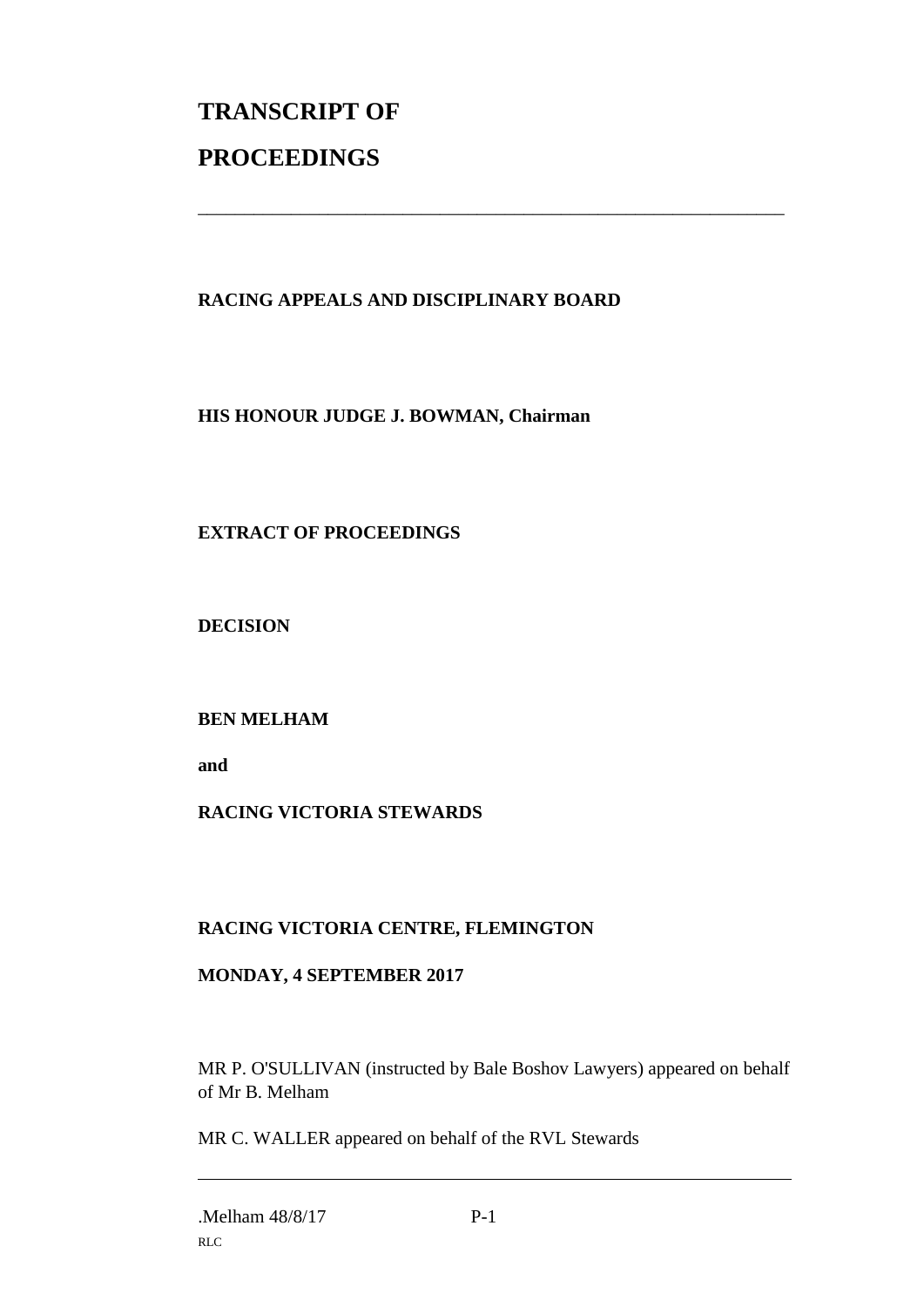CHAIRMAN: Mr Ben Melham, you have pleaded not guilty to a charge of careless riding, in that in race 1 over 1000 metres at Sandown Hillside on 30 August last, you permitted your mount, Miss Vixen, to shift in near the 100-metre mark when insufficiently clear of Pageantry, ridden by Craig Williams. The ultimate winner, Blondie, ridden by Ethan Brown, was also involved. The Stewards imposed a penalty of suspension of seven meetings. However, when that penalty was imposed, you were pleading guilty to the charge. You are now appealing against both the conviction and the penalty.

I have viewed the video material and had my attention directed to the various extracts from the transcript. I would make the following observations: there is no doubt that you had what you described as a horrific ride. Your mount suffered some interference from Ethan Brown's mount near the 600-metre mark and again you had to change course when Brown's mount shifted out near the 200-metre mark. Mr O'Sullivan on your behalf directed some attention to the allegedly greater interference caused by Ethan Brown when compared with the incident involving yourself and Craig Williams at the 100-metre mark. It was also pointed out by you that Brown received a severe reprimand as compared to your penalty.

You were certainly unlucky in the run. I would agree that there should be parity whenever possible when penalising jockeys for offences. However, the bottom line is that what went on with Ethan Brown has only indirect relevance to what occurred at the 100-metre mark. The failure to obtain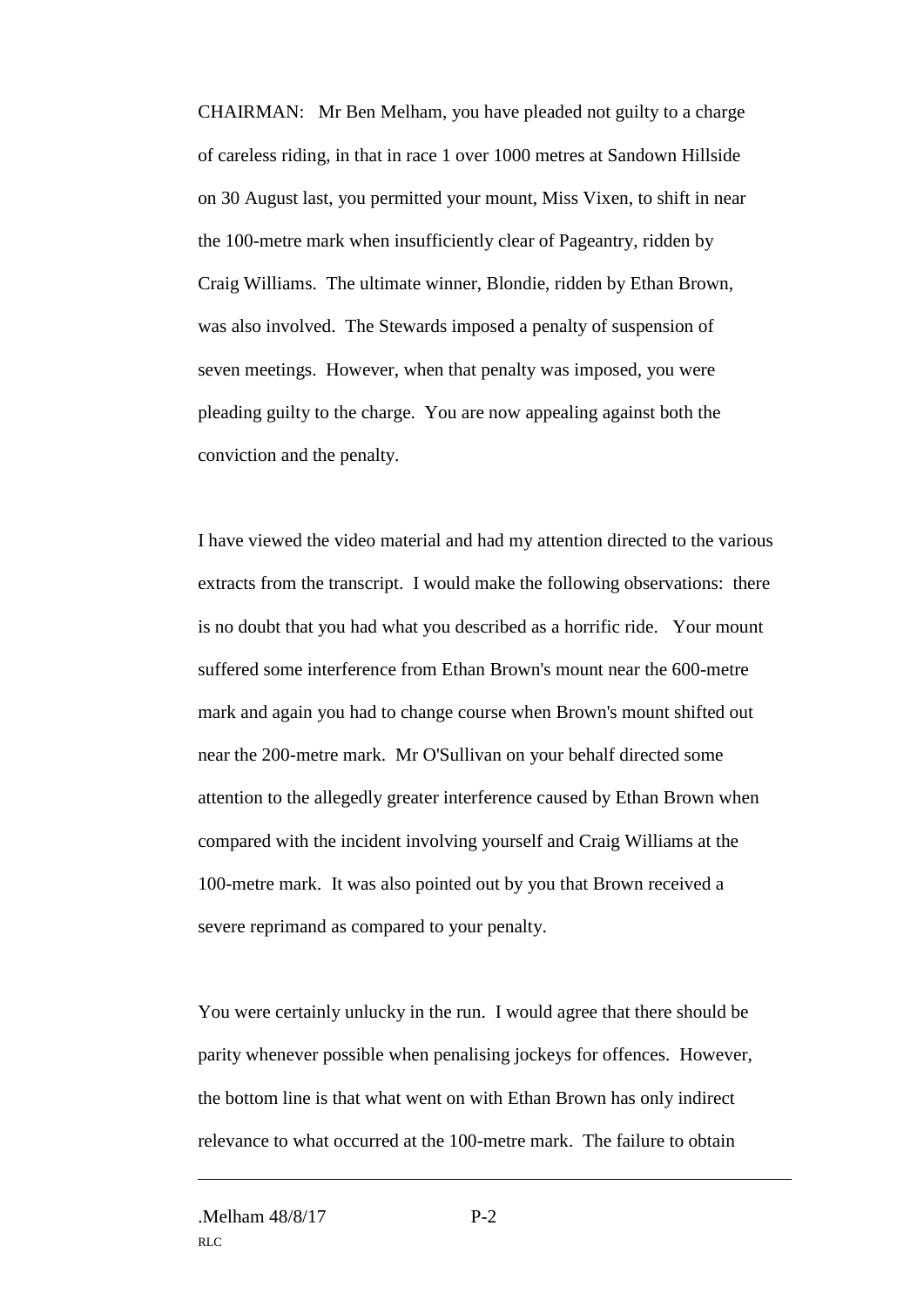the run outside Brown at the 200-metre mark caused you to change tack and move towards the running rail.

However, the necessity to change course does not mean that you can then cause interference to another horse a hundred metres later. I accept that your horse was difficult to ride. The head-on video shows that you moved at least two to three horses to your left and you continued to ride your horse. Craig Williams did not move off his line. You crossed him well short of two lengths clear of him, whilst still riding out your horse, and you caused interference to his mount.

Whatever may have been said in the stewards' room and before the film was shown, there seems to me to be no doubt but that Williams had to take hold of his mount. It may be there was an outward movement by Ben Thompson on So Far Sokool which had been racing on the rails. That seems to me to have been marginally after you crossed in front of Williams.

The bottom line is this: Williams did not move off his line. You moved off yours and crossed him when not sufficiently clear. You had not stopped riding your mount when you caused interference to him, causing him to take hold of his horse. All the ingredients of careless riding seem to me to have been present and I find the charge proven. The appeal against conviction is dismissed.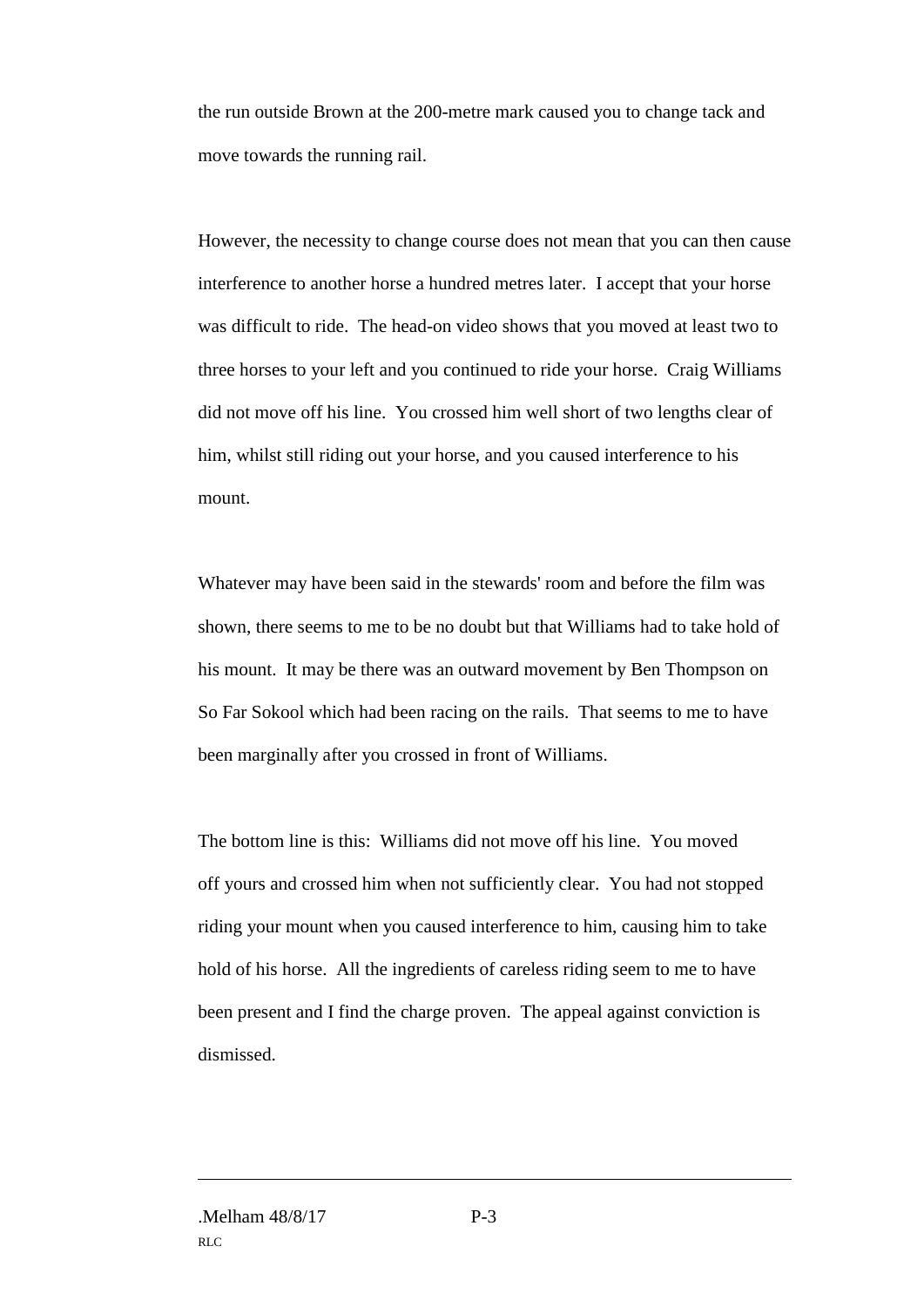On the question of penalty, I have listened to the submissions of the parties. I agree, and I have said this several times, that the ranges which the Stewards use for suspensions for careless riding are a useful tool in attempting parity so that jockeys have some idea of what to expect, but they do not bind the Board, even if they are frequently mentioned.

The present case has a complicating factor. At the original hearing, the Chairman of Stewards first indicated that the penalty to be imposed was eight meetings; see transcript 5. He was then asked by you if, with a guilty plea, there would be a deduction. The Chairman of Stewards said that there would be, although not originally specifying how much. So there was further discussion, what could be described as plea bargaining. The end result was that you pleaded guilty and the period of suspension was reduced to seven meetings. This still meant that you would miss the Saturday meeting, but the fact is that you accepted it; see transcript 9. Some time later, you changed your mind and you indicated that you would plead not guilty. This was well after the original decision, the plea of guilty and the penalty reduction.

You have opted to contest the matter fully. Certainly you have a good record and the interference was at the low end. However, you have forfeited your right to any discount for a plea of guilty, and basically at all levels of court hearings, a plea of guilty is something that is taken into account. In my view, taking into account all the factors mentioned and addressed to me, the interference caused warrants a suspension of seven meetings.